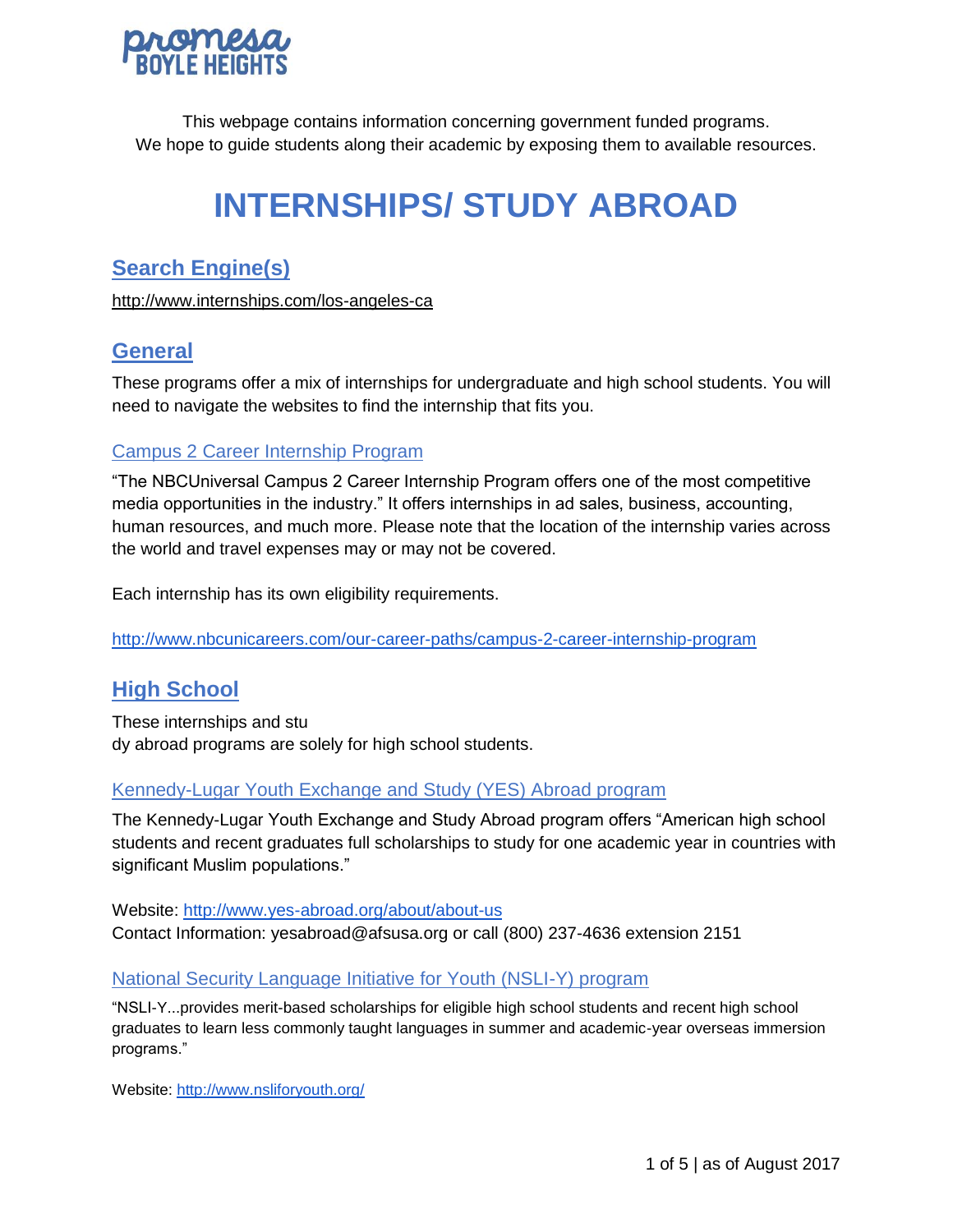

## Congress-Bundestag Youth Exchange (CBYX)

Congress-Bundestag Youth Exchange is a program funded by the U.S. State Department.

As a Congress-Bundestag scholar, your exchange year will include:

- Placement with a carefully selected German host family
- Admission to a German high school
- Pre-departure training in the United States and orientation programs in Germany
- Meetings with government officials
- Cultural excursions to the German Bundestag and select German cities
- Supplementary language lessons upon arrival in your host community

Participants will be responsible for the following costs:

- Domestic transportation to and from the international gateway city
- Spending money for personal use
- Costs associated with obtaining a passport in a timely manner
- Costs associated with obtaining a German residence permit, or visa, as applicable

Website:<http://www.usagermanyscholarship.org/about/>

#### Summer College at Cornell University

"Summer College offers academically motivated high school students an unparalleled opportunity to take courses at a great Ivy League university while earning college credit, working closely with internationally recognized faculty, exploring majors and career options, making friends from around the world, and enjoying the great natural beauty of Ithaca and the Finger Lakes region."

Multiple programs are available for high schools students under the Summer College program. To check out these opportunities go to<https://www.sce.cornell.edu/sc/programs/index.php> for more information.

#### Young Ambassador's Program

"The Smithsonian Latino Center's Young Ambassadors Program (YAP) is a nationally recognized program for graduating high school seniors that fosters the next generation of Latino leaders in the arts, sciences, and humanities via the Smithsonian Institution and its resources."

Includes:

- A week long pre-professional and pre-collegiate seminar in Washington, D.C. at the Smithsonian focusing on Latino perspectives with peers from all over the nation
- A four-week interdisciplinary internship program at a museum or other cultural institution in one of 17 cities in the United States and Puerto Rico
- The exploration of careers in the Arts, Sciences and Humanities
- Meeting Latino Leaders
- Enhancement of networking skills and knowledge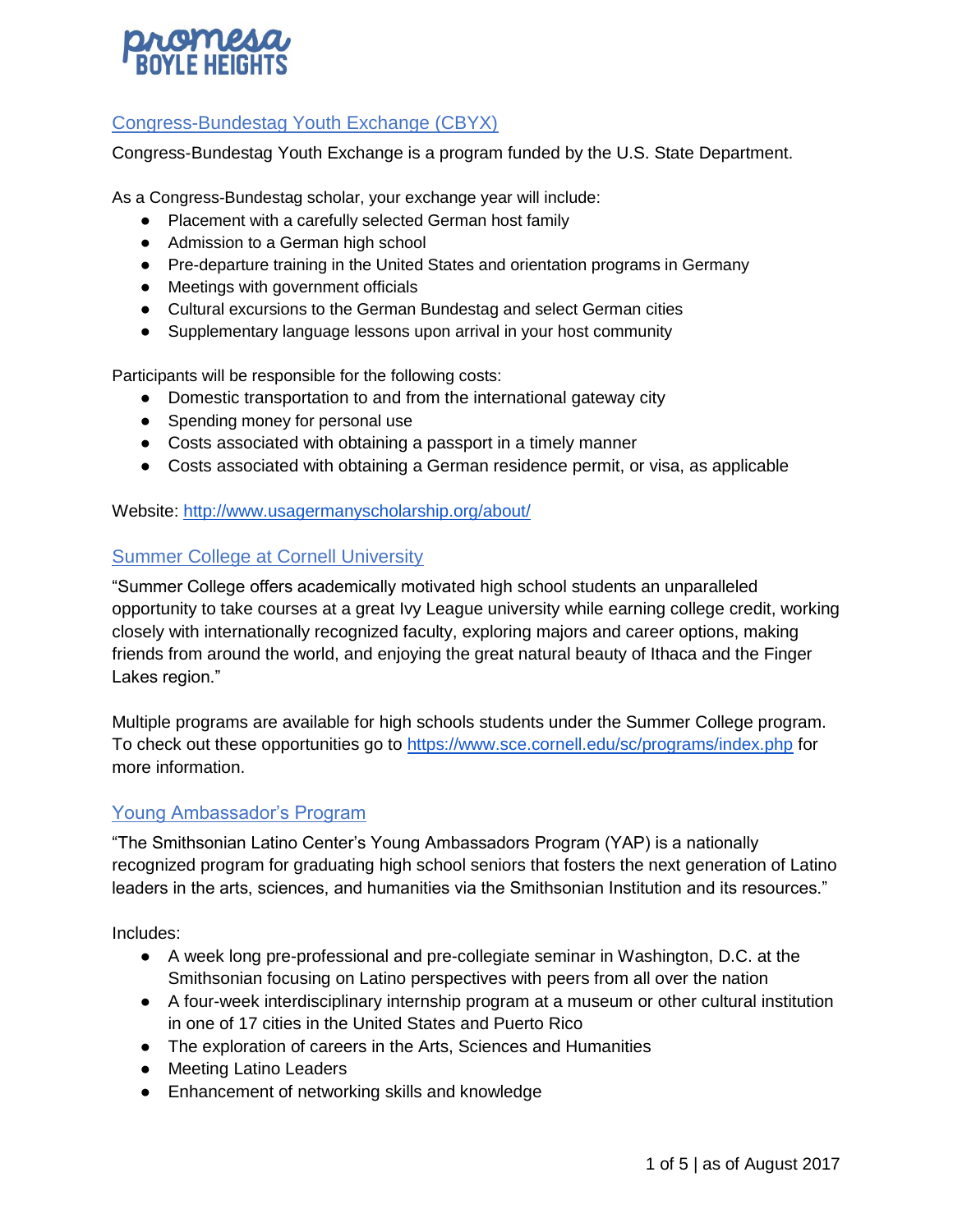

- Expenses and Program Stipend
- Meals and accommodations for the duration of the one-week training seminar
- Round-trip travel costs to Washington, D.C.
- A program stipend

Website:<http://www.latino.si.edu/Education/YAP>

## **Undergraduate**

The internships are tailored for undergraduate students.

#### El Centro De Ayuda

El Centro de Ayuda is a non-profit organization in Boyle Heights, promoting self-sufficiency through multiple services.

"This [internship] program designed for Students 18 and older currently pursuing a Bachelors/ Masters Degree in Social Work at a Credited University. All students must commit to a 9 month minimum field placement requirement of 16-20 hours per week, and participate in weekly group supervision trainings and individual supervision by our LSCW Field Instructors."

Website:<http://elcentrodeayuda.org/index.php/program-services/msw-student-internship>

#### La Plaza de Cultura y Artes

La Plaza de Cultura y Artes is a nonprofit organization that "celebrates and cultivates" Mexican and Mexican-American culture.

Eligibility Requirement: must be an undergraduate or graduate student Website:<http://lapca.org/content/volunteer-la-plaza-0>

## The Getty

#### Multicultural Undergraduate Internships in L.A.

The Getty Foundation offers funding to museums and visual arts organization in Los Angeles for Multicultural Undergraduate Internships. The internships are tailored for undergraduate students part of an underrepresented group.

"Eligibility for the internships is limited to currently enrolled undergraduates who reside in or attend college in Los Angeles County."

Website: [http://www.getty.edu/foundation/initiatives/current/mui/internship\\_positions.html#](http://www.getty.edu/foundation/initiatives/current/mui/internship_positions.html)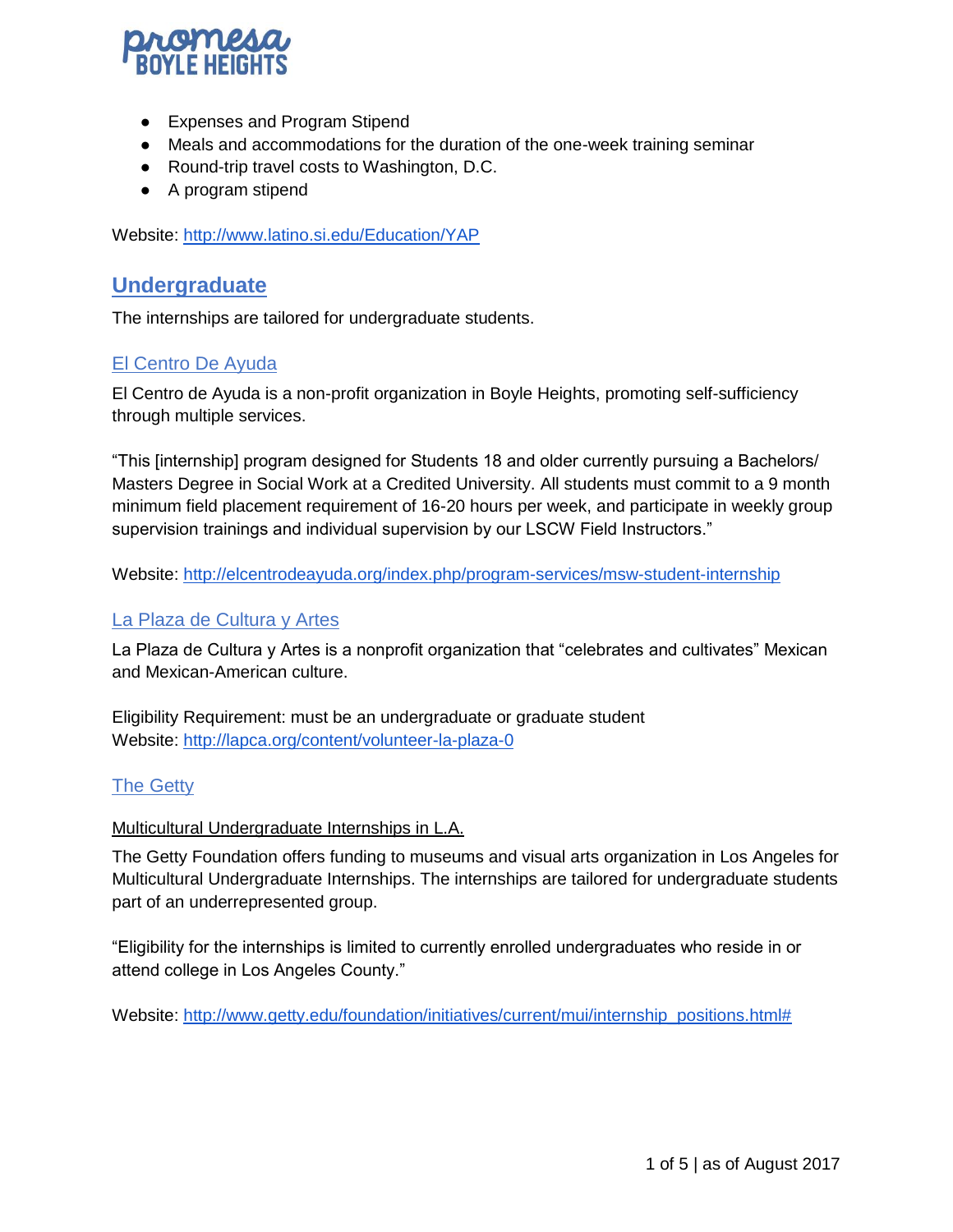

## Summer Public Health Scholars Program (SPHSP)

"The program is designed for undergraduates going into their junior or senior year and recent baccalaureate degree students who are undecided about their career goals. This is a rigorous program which includes Public Health course work at Columbia University; hands-on field experience and immersion in a diverse, economically disadvantaged urban environment; seminars and lectures with public health leaders; and mentoring by faculty members, ensuring students' exposure to the breadth and importance of public health as a career option."

Point of Contact: Jacqueline Scoon, MD, MPH Email: [sphsp-ps@columbia.edu](mailto:sphsp-ps@columbia.edu) Phone Number: (212) 305-4157 Website: [http://ps.columbia.edu/education/student-life/office-diversity/programs/college-and](http://ps.columbia.edu/education/student-life/office-diversity/programs/college-and-post-baccalaureate-students/summer-publ)[post-baccalaureate-students/summer-publ](http://ps.columbia.edu/education/student-life/office-diversity/programs/college-and-post-baccalaureate-students/summer-publ)

Maternal Child Health Careers / Research Initiatives for Student Enhancement-Undergraduate Program (MCHC/RISE-UP)

"The **MCHC/RISE-UP Program** provides opportunities for enhanced public health leadership training to focus on elimination of health disparities and promotion of health equity...MCHC/RISE-UP's ultimate goal is to promote a more equitable health system by introducing highly qualified diverse undergraduate scholars (juniors and seniors with a GPA 2.7 or better on a 4.0 scale; and scholars who received their baccalaureate degree within 12 months of MCHC/RISE-UP program orientation) to the field of public health."

Point of Contact: Jenese McFadden, DM, MS, MBA, Program Manager, RISE-UP Email: MCHC-RISE-UP@kennedykrieger.org Phone: (443) 923-5901 Fax: (443) 923-5875 Website: [https://www.kennedykrieger.org/professional-training/professional-training](https://www.kennedykrieger.org/professional-training/professional-training-programs/center-for-diversity/mchc-rise-up)[programs/center-for-diversity/mchc-rise-up](https://www.kennedykrieger.org/professional-training/professional-training-programs/center-for-diversity/mchc-rise-up)

## Public Health Leadership & Learning Undergraduate Student Success (PLLUSS) Program

"The PLLUSS Program is a public health leadership and research program for undergraduate sophomore and junior scholars minoring or majoring in public health with at least a 3.0 GPA on a 4-point scale. The PLLUSS Program provides scholars with mentored public health research and community health activities and professional development, especially in the area of promotion of health equity and the elimination of health disparities research."

Point of Contact: Jenese McFadden, DM, MS, MBA, Program Manager, PLLUSS Program Email: PLLUSS@kennedykrieger.org Phone: (443) 923-5901 Fax: (443) 923-5875